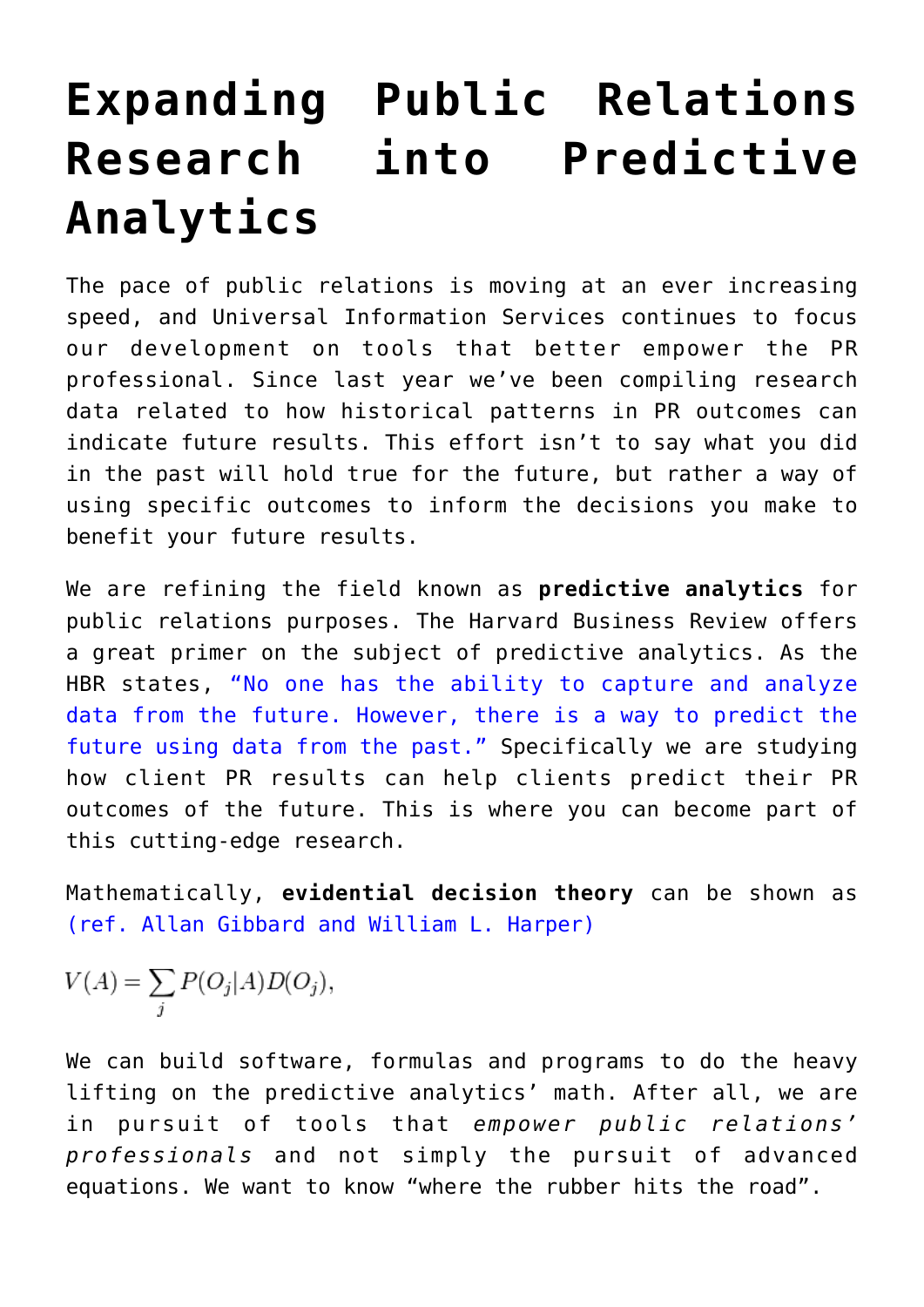Our media measurement services have over 20 years of data related to public relations goals, tactics and outcomes. The next level of our PR analysis has entered the final stages and we've chosen you to participate in a select sample of PR professionals.

What we have learned is that given normal conditions, future PR results can reliably be predicted based on your historical performance. Furthermore, we are developing a set of core tactical recommendations that will allow a PR professional to reliably adjust their PR campaigns based on results. Simply put, Universal wants to help our clients navigate all possible options in order to focus on the options that most likely will help them reach their goals.

The ability to reliably predict the results of your PR efforts and make strategic changes during a campaign, is what we hope to help our clients achieve by this research. You are invited to help further this research by participating in our survey (**[click here to take survey](https://www.surveymonkey.com/r/9QFPLXK)**).



This survey may take 10 minutes of your valuable time. With your help, we hope to share our findings with [PRSA](https://www.prsa.org/Intelligence/Research/index.html#.Vt37KvkrKJA) as well as the International measurement group, [AMEC](https://amecorg.com/). From this data we will interpret:

- How geography may impact public relations results
- How your media results are impacted by your outreach strategy
- How the media, both social and traditional, react to specific types of messages
- The time cycle for message amplification from mainstream to social media, and the reverse
- Where your efforts are best placed when deciding what type of media to engage
- Who offers the best return of investment, or return on effort, when working with specific media contacts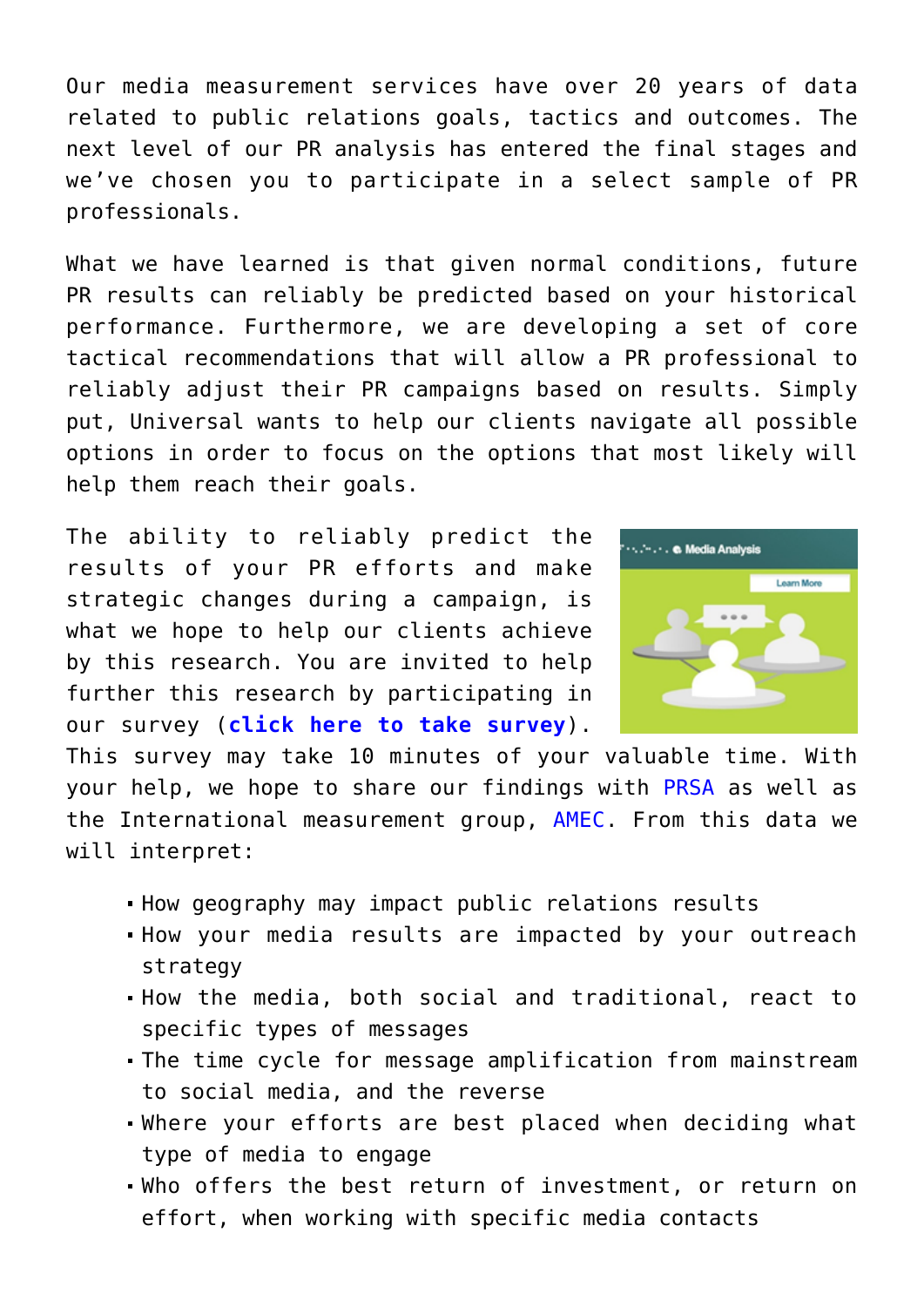- How your event or message may perform during specific times of the year (e.g. seasons, holidays, etc.)
- When deviating from a plan may or may not be advantageous to your overall PR goals
- How does your personal influence impact the media contacts with which you want to engage
- The impact of gender or age on the success or failure of your PR engagement efforts

## Sample Questions

*Q26: Stock prices for your company drop significantly last quarter. What PR tactic do you use to limit negative coverage, or do you try to limit negative coverage?*

*Q27: An employee that works for your company Tweets a series of offensive and negative posts. While the story doesn't see pickup in national media, local media outlets are covering the story extensively. How do you respond?*

Once we have collected sufficient data from our PR sample, we will distill these finding and share them with you. Ultimately, this data will be tested to show which future PR outcomes can statistically be predicted based on tactics, and which cannot.

## **[Take Survey Now](https://www.surveymonkey.com/r/9QFPLXK)**

In the science of analytics, what we are doing is developing a decision model to benefit public relations professionals. So what is a decision model? "The *[Decision Model](https://www.ittoday.info/ITPerformanceImprovement/Articles/2011-03VonHalleGoldberg.html)* [i](https://www.ittoday.info/ITPerformanceImprovement/Articles/2011-03VonHalleGoldberg.html)s an intellectual template for perceiving, organizing, and managing the business logic behind a business decision." Producing a desired set of future outcomes, based on the past performance of your chosen tactics, is what will inform your decision model.

In the end, providing proven tactics as suggested actions for the PR professional is what we hope to determine. These